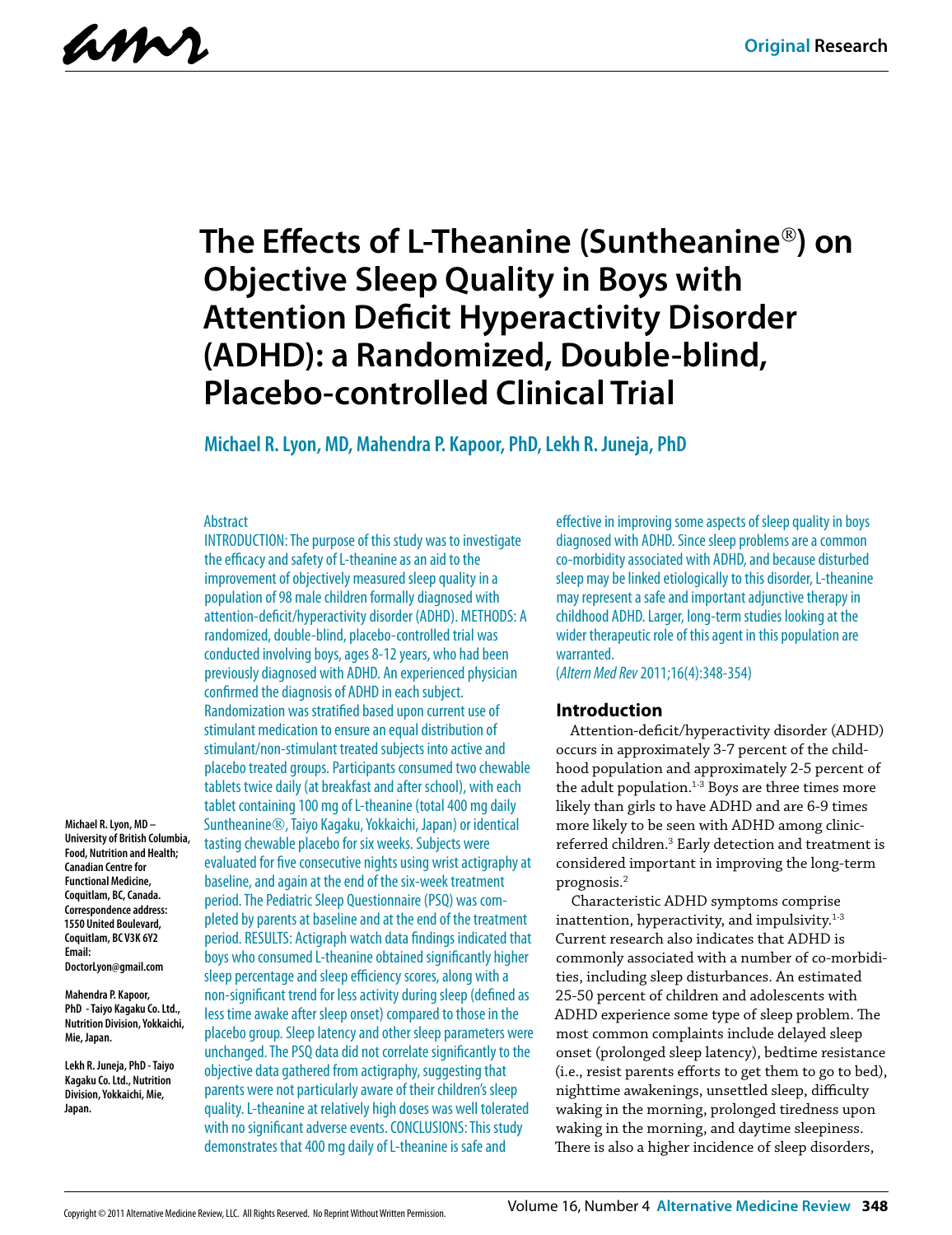amr

**Key words: L-theanine, theanine, attention-deficit/ hyperactivity disorder, ADHD, actigraphy, sleep, ADD, hyperactive, hyperactivity**

such as restless legs syndrome, periodic limb movement disorder, and sleep-disordered breathing (e.g., snoring and sleep apnea) in children with ADHD.4-11 Difficulties with duration of time to fall asleep (sleep latency) may be seen in as much as 56 percent of children who have been diagnosed with ADHD, compared with 23 percent of children without a diagnosis of ADHD. Up to 39 percent of children with ADHD exhibit difficulties associated with frequent nighttime awakening.<sup>10</sup> In one study, over 55 percent of children diagnosed with ADHD were described by their parents as being tired upon awakening, compared with 27 percent of children without an ADHD diagnosis.<sup>11</sup>

Typically, stimulant medications such as Ritalin® (methylphenidate), Dexedrine® (dextroamphetamine), and Adderall<sup>®</sup> (various amphetamine salts/dextroamphetamine) are used to mitigate ADHD symptoms. The non-amphetamine medication Strattera® (atomoxetine) is also used to treat ADHD. Concerns exist regarding the potential for short- and long-term negative side effects of ADHD medications.<sup>11-13</sup> An estimated 10-30 percent of ADHD patients either do not respond to stimulant medications, or do not tolerate them because of a side effect.<sup>14</sup> Sleep problems, including reduced sleep time and delayed sleep latency, are among the more common side effects of stimulant medications.<sup>11,13,15-17</sup> Because sleep problems might potentially exacerbate ADHD symptoms,<sup>11,18</sup> and because interventions targeted at improving sleep might help manage some symptoms associated with ADHD, $^{11}$ there is a need for treatments that positively impact subjective and objective sleep in persons with ADHD.

L-theanine is a non-protein amino acid (gamma glutamylethylamide) that occurs naturally in green tea leaves (*Camellia sinensis*). It is produced in a purified form (L-theanine isomer >99%) using a patented enzymatic process to synthesize L-theanine from a mixture of glutamine with an ethylamine derivative (Suntheanine®; Taiyo Kagaku, Japan<sup>19</sup>). This patented L-theanine product has been the subject of human research for its effects on stress reduction,<sup>20</sup> mood,<sup>21</sup> brain waves, $22,23$  alertness, $24$  and cognitive/mental performance.25-27 Effects on attention and cognitive performance appear to be particularly pronounced when it is combined with caffeine. $28-31$  L-theanine in combination with caffeine significantly activates brain attentional circuitry and improves cognitive performance. The effects of the combination of caffeine and L-theanine are greater than either

caffeine or L-theanine alone. Some of the effects of L-theanine on brain state modulation appear to be via the release or reduction of the brain chemicals gamma aminobutyric acid (GABA), dopamine, and serotonin.<sup>32</sup>

One study suggested a positive effect of L-theanine on sleep. Ozeki et al indicated that L-theanine significantly improved sleep quality in a select male population using actigraphy as a physiological indicator.<sup>33</sup> Despite this positive impact on sleep, L-theanine does not appear to be sedating. In a study that investigated the effect of L-theanine on daytime drowsiness using a psychomotor vigilance task (PVT) and the visual analog scale, there was no indication that L-theanine promoted daytime drowsiness.34

Brain waves (assessed by electroencephalogram [EEG]) shift toward a predominance of alpha waves in the occipital and parietal parts of the brain within 40 minutes of ingestion of L-theanine, at dosages ranging from 50 to 200 mg, with effects lasting up to eight hours.<sup>19,34,35</sup> Alpha-wave predominance is associated with a state of relaxation. Mason reported that the intensity of increase in alpha waves was dose-dependent, with a 200 mg dose eliciting a significant increase over the control group, which remained detectable after 30 minutes.35

The purpose of the present study was to investigate whether L-theanine improved objective and subjective aspects of sleep quality in boys with ADHD. It was hypothesized that treatment with L-theanine, relative to placebo, would result in a significant change from baseline in actigraph measured objective sleep quality.

#### **Methods Participants**

This randomized, 10-week, double-blind, placebo-controlled trial was conducted at the Canadian Centre for Functional Medicine in conjunction with the Food, Nutrition & Health Program at the University of British Columbia. Approval for the study was received from the Therapeutics Products Division and the Natural Health Products Directorate of Health Canada, as well as the Clinical Research Ethics Board at the University of British Columbia. The study was registered with the U.S. National Institutes of Health (ClinicalTrials.gov).

Over 100 boys, ranging from age 8-12 years, were invited to participate in the study after meeting criteria for the diagnosis of ADHD by physician evaluation as defined by the *Diagnostic*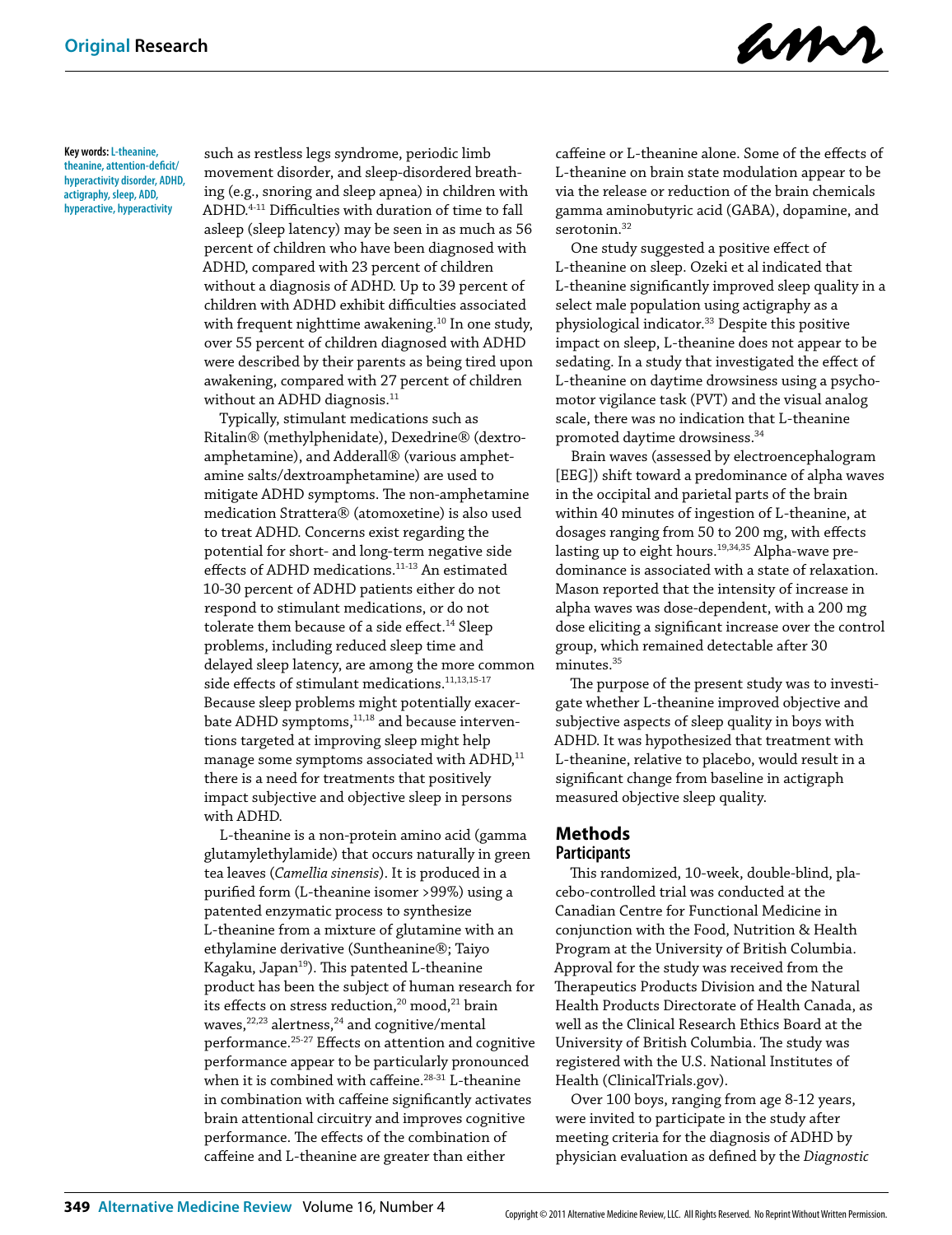

*and Statistical Manual of Mental Disorders: DSM-*IV-TM, Fourth Edition,<sup>1</sup> using the methodology outlined by the American Academy of Pediatrics *Clinical Practice Guideline: Diagnosis and Evaluation*  of the Child with ADHD.<sup>2</sup> Ninety-eight participants were enrolled in the study, with 93 completing all requirements.

During recruitment, parents/guardians were required to assess their child's symptoms using the DSM-IV criteria list, the Conner's Short Form for Parents, a developmental and environmental health questionnaire, and the Pediatric Sleep Questionnaire (PSQ). This information was screened by the investigator-physician, and prospective participants were invited to engage in a thorough medical, developmental, and environmental history, as assessed and approved by that same physician. Psychiatric and medical conditions were ruled out that: (1) could possibly result in an inappropriate diagnosis of ADHD, or (2) were not congruent with the exclusion criteria – other psychiatric diagnoses, any chronic medical conditions, serious learning disabilities, or attendance in a behavior modification program.

Ultimately, 98 boys were recruited and randomized to placebo or treatment groups. The following information was collected from each participant: age, ethnicity, whether or not the subject was taking a stimulant medication or a sleep aid (e.g., melatonin or a pharmaceutical sleep medication). Subjects were stratified separately, depending upon whether or not they were on stimulant medications, to ensure equal distribution of stimulant and non-stimulant treated children into the active treatment and placebo groups.

#### **Materials**

Participants were required to take a total of four chewable tablets of L-theanine (two 100-mg tablets in the morning and two 100-mg tablets in the late afternoon after school [total of 400 mg L-theanine]) or placebo daily. All participants were given a sufficient quantity of the product to complete the six-week treatment period. For emergency purposes, all participants had 24-hour access to the investigator-physician, who also kept a set of codes in sealed opaque envelopes.

The formulation was produced as a chewable tablet, because it was thought that the children might have greater difficulty swallowing pills or tablets. The placebo and L-theanine chewable tablets were available in two flavors (wild berry and tropical fruit). Both flavors were agreeable with the majority of participants, thereby ensuring a high

level of compliance. The placebo chewable tablets looked and tasted identical to the active treatment tablets. The placebo tablets contained all of the same non-medicinal ingredients used for color, flavor, sweetener, and tablet manufacture, as well as 100 mg of lactose in place of L-theanine.

#### **Sleep Quality Measures**

Both objective (actigraphy) and subjective (PSQ) measures were used to assess sleep quality in participants.

#### *Actigraph Watch Data (Objective Measure)*

Actigraphy is an activity-based sleep monitor that employs the use of a wristwatch-like recording accelerometer device worn during sleep to measure movement frequency, amplitude, and patterns typical of deep sleep, REM sleep, wakefulness, periodic limb movements, and disordered breathing. Actigraphy has been established to reliably record sleep activity levels, sleep efficiency, sleep duration, sleep latency, the number of nocturnal awakenings, and sleep patterns.<sup>36,37</sup> Actigraphy has an established place in the assessment of disordered sleep in children with ADHD and has been used to demonstrate the high rate and variety of sleep problems in this population.<sup>17,38-42</sup>

In this study, actigraph wristwatches were chosen to provide an objective measure of sleep patterns. Each subject was required to wear the actigraph watch on his non-dominant wrist for five consecutive nights during the pre-treatment period and for five consecutive nights near the end of the treatment period, for a total of 10 nights of actigraph data.

In order to minimize artifactual data, parents were required to keep an actigraph log regarding their child's activities, including externally imposed movements from any sports, riding in vehicles, swimming, and periods of actigraph removal. The actigraphic sleep measures considered in this study included sleep efficiency (percentage of night spent sleeping restfully), number of discreet bouts of nocturnal activity, number of minutes of wakefulness after onset of sleep (wake after sleep onset [WASO]), sleep latency (time to fall asleep), and sleep duration (total sleep time).

#### *Pediatric Sleep Questionnaire (Subjective Measure)*

For screening purposes, parents initially completed a validated pre-treatment PSQ, which subjectively evaluated the child's past and current sleep problems based upon parent observations. Parents repeated this evaluation three more times: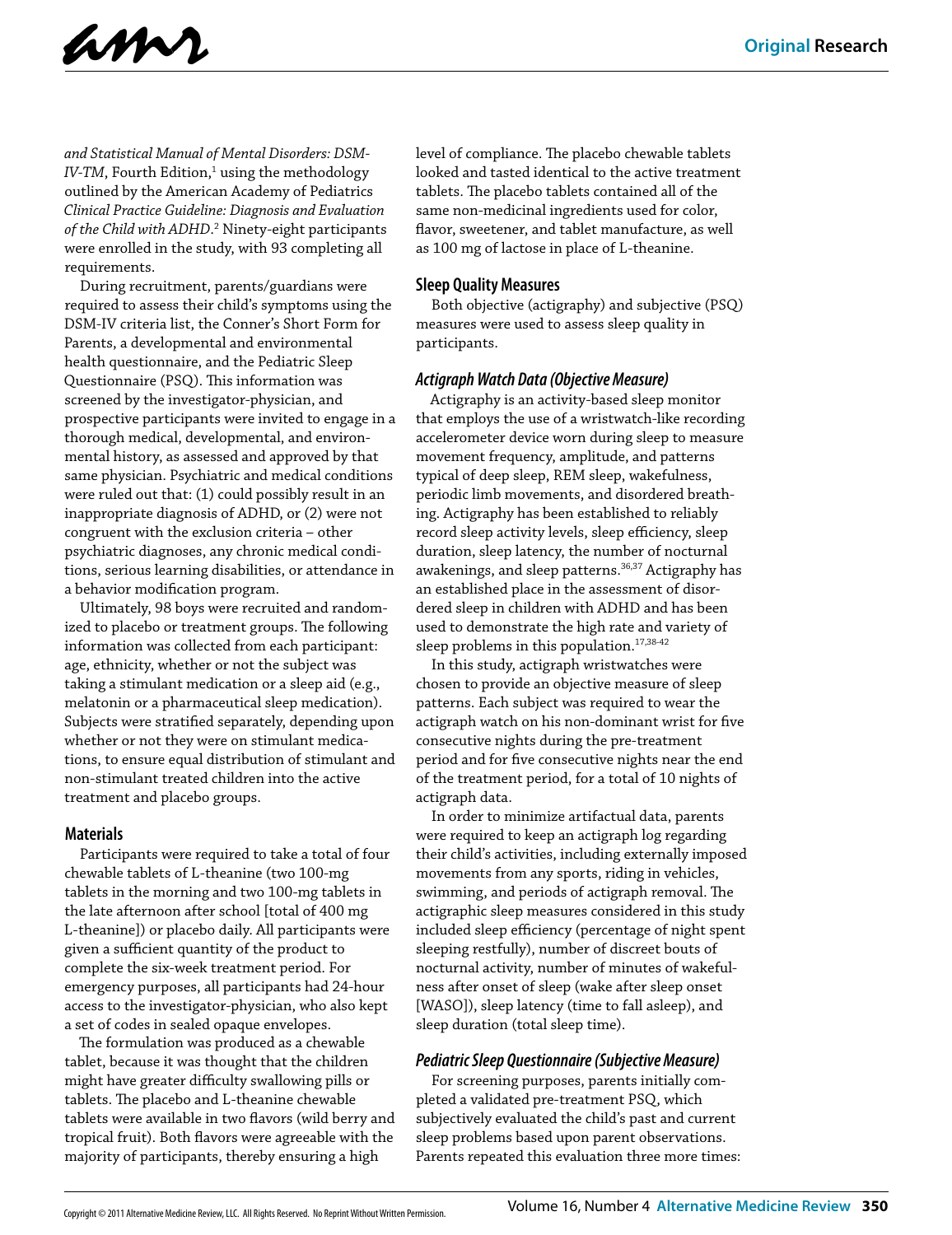





twice during treatment and once immediately post-treatment (i.e., at the end of the six-week trial period).

PSQ questions focused primarily on the following eight indicators: WASO, restless legs, head banging, waking up on more than two occasions during the night, feeling unrefreshed, and difficulty waking up in the morning, as well as child's and teacher's perception of daytime sleepiness.

## **Statistical Analysis**

A mixed between-within participant analysis of variance (ANOVA) was used to test differences between placebo and treatment groups, with consideration also given to whether participants were taking stimulant medications. The ANOVA F-test in one-way analysis of variance is used to assess whether the expected values of a quantitative variable within several pre-defined groups differ from each other. As such, the independent variables were: (1) placebo vs. L-theanine treatment, and (2) stimulant medicated vs. non-medicated, whereas the dependent variable was pretreatment vs. during treatment. Given that there are a large number of comparisons, an alpha of 0.01 was employed. However, results close to an alpha of 0.05 are reported.

# **Results**

Ninety-eight participants finished the trial, with 93 completing all requirements of the study. Data were analyzed for the 93 participants. Forty-six of the participants who completed all requirements received L-theanine (mean age=9.45 years) and 47 received the placebo (mean age=9.74 years). A total of 27 of the participants were on stimulant medication during the study, 13 in the treatment group and 14 in the placebo group. The remaining 64 participants were not taking stimulant medications. One boy in the treatment group and two boys in the placebo group were taking melatonin for sleep.

Results are depicted in Figures 1-3. Statistically significant differences in favor of L-theanine were found for actigraphic-measured sleep efficiency (increased percent of time spent in restful sleep in L-theanine compared to placebo group, p<0.05 [Figure 1]) and sleep activity (fewer bouts of nocturnal activity in L-theanine compared to placebo group, p<0.05 [Figure 2]). Although not statistically significant, a strong trend toward significance was detected for WASO, with a lower number of minutes spent awake after onset of sleep in the L-theanine compared to the placebo group (p<0.058 [Figure 3]). There was no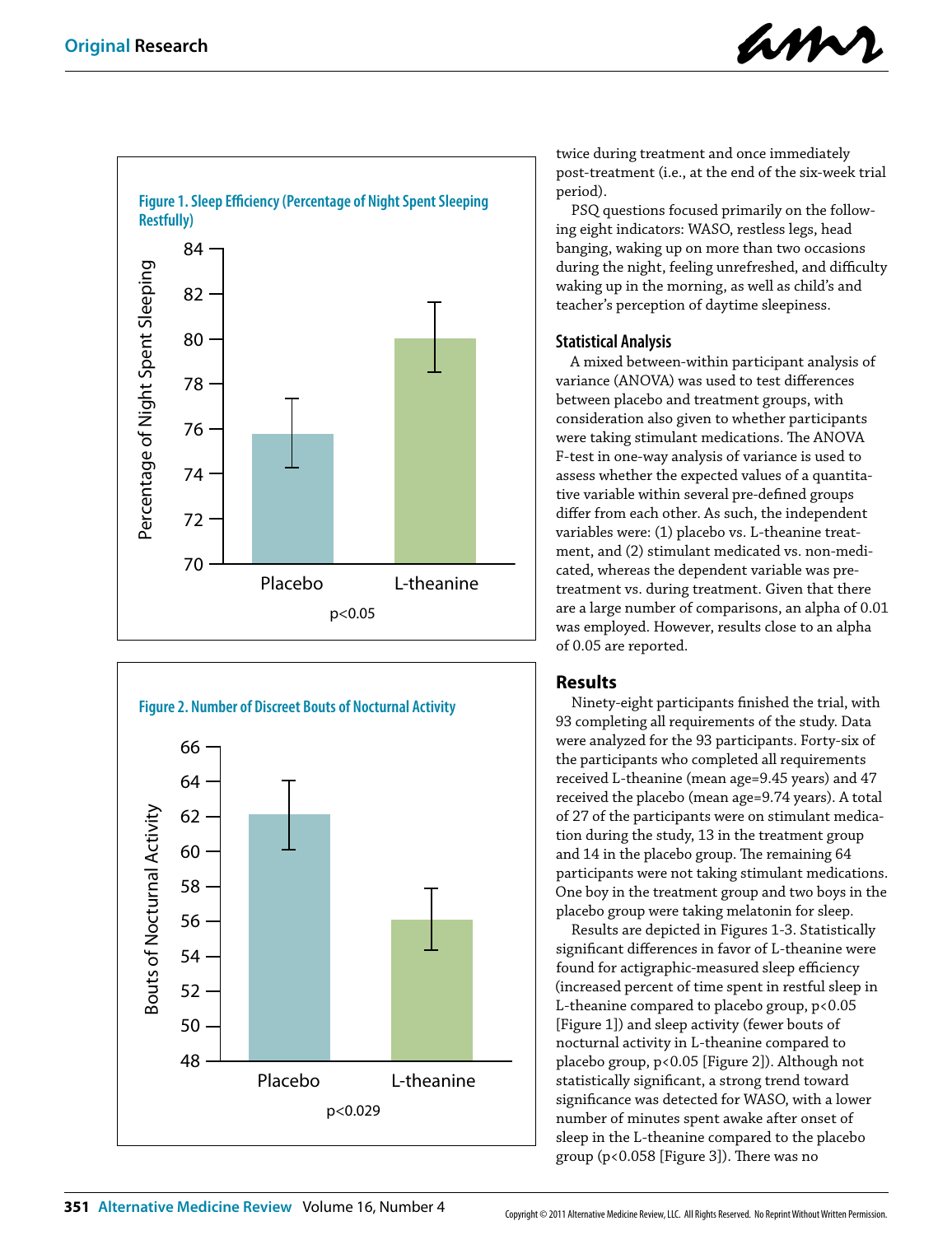



significant difference between groups for sleep latency or sleep duration (p>0.05).

PSQ data did not correlate significantly to the objective data gathered from actigraphy. In essence, it appeared that parents were not well aware of their child's sleep patterns at baseline, nor were they able to detect changes that occurred during the study interval that were apparent using actigraphy. This finding is consistent with other studies indicating parental reports of sleep problems in their children with ADHD do not always agree with objective sleep patterns, and that parents of children with ADHD may not be accurate reporters of their children's sleep pattern and/or sleep disturbances.  $\hspace{0.025cm}^{41,43,44}$ 

Although placebo and active agents demonstrated excellent tolerability, one minor adverse event was reported in the L-theanine group within four days of beginning ingestion. The participant's mother reported that the child developed a new, very subtle facial tic, although the child had exhibited a variety of tics in the past and had a variety of facial tics on an ongoing basis. The participant was immediately excused from the study and the new tic purportedly ceased. The supervising physician/principle investigator noted that the mother was very anxious, even before starting the study, and judged that it was unlikely that the small change in existing symptoms was related to the L-theanine treatment. No other adverse events were reported.

#### **Discussion**

This study was aimed at examining the potential efficacy of L-theanine, a non-protein amino acid found in the leaves of green tea (*Camellia sinensis*), in improving sleep quality in boys with ADHD. Improvements in several objective sleep quality measures were compelling and significant. Actigraph watch data findings indicated that children who had taken L-theanine obtained significantly higher sleep percentage (sleep efficiency) and reduced nocturnal motor activity scores compared to boys in the placebo group. Children who were administered L-theanine also exhibited less wakefulness after sleep onset (WASO) than those receiving the placebo; however, this finding did not reach statistical significance. No benefits were detected for sleep latency or sleep duration.

Poor correlations between objective sleep data obtained by actigraphy and parents' subjective ratings (measured by the completion of the PSQ)



were found in this study. Findings from previous sleep studies have revealed that parents of children with ADHD are not always accurate reporters of their children's sleep patterns. As an example, a study by Corkum and Tannock comparing actigraphy and parental sleep ratings in children with ADHD found that the parents' subjective views were not consistent with objective measures (such as actigraphy and sleep diary data), with the exception of longer sleep duration ratings.<sup>41</sup> A study by Wiggs et al reported poor correspondence between parent ratings and actigraphy.<sup>43</sup> Parental inaccuracy is particularly evident when sleep questionnaires are compared with the objective measures of actigraphy.43,44

Regardless of whether parents are clearly aware of their children's sleep quality, actigraph watch data findings indicate that L-theanine does indeed appear to be an effective agent in positively influencing the quality of sleep among male children who have been diagnosed with ADHD, including both children taking stimulant medication and those not taking medication. Given the importance of sleep in assisting children in regulating cognition (e.g., attention, memory), emotion, and behavior during the daytime, particularly children for whom such regulation is problematic (i.e., those diagnosed with ADHD), L-theanine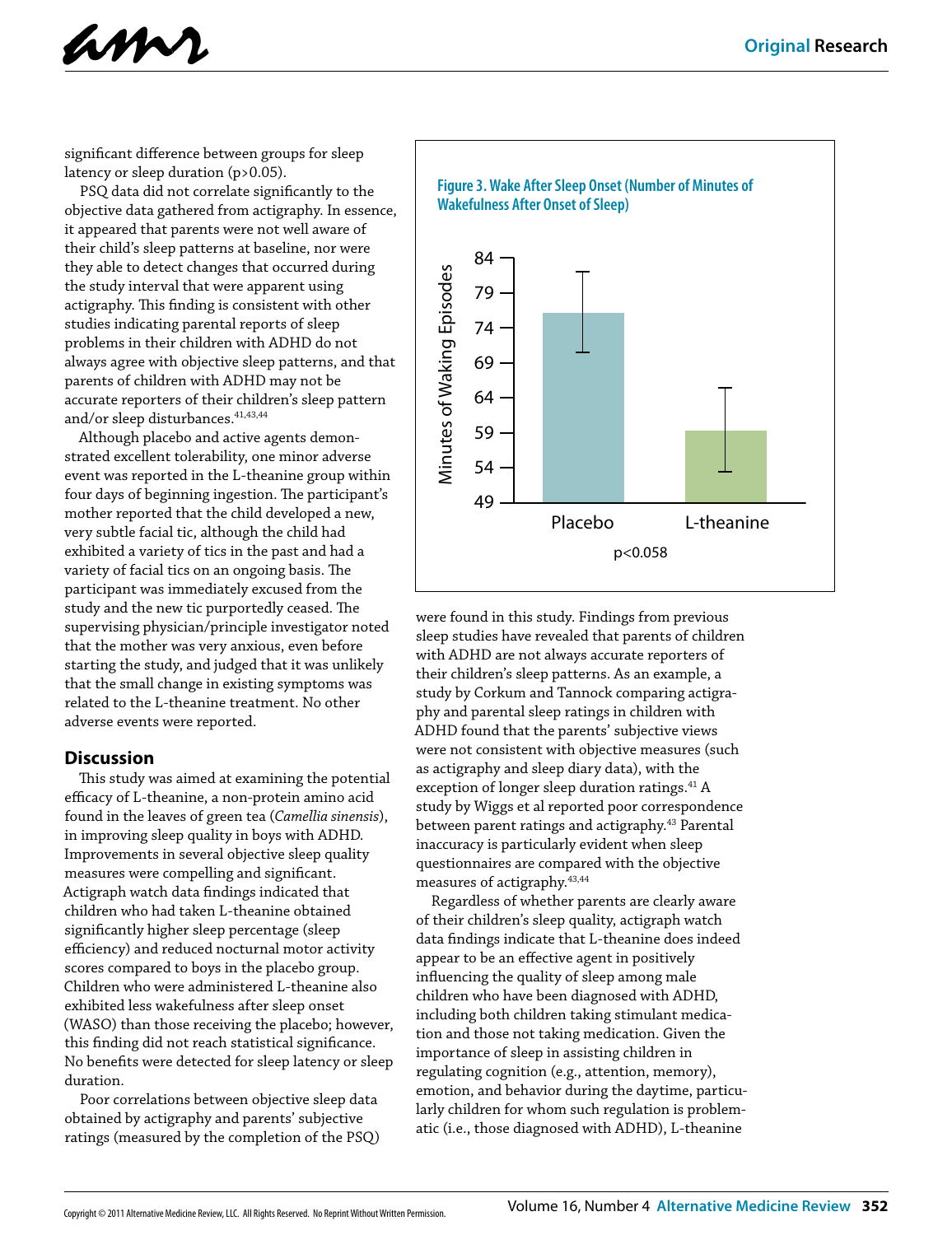

warrants investigation to determine whether its effects on sleep are long-term, and whether they translate into measurable positive changes in symptoms of ADHD. A longer duration study with robust measures of mood, cognition, and behavioral change should be undertaken.

While L-theanine has been studied for its effects on stress, mood, and cognition in non-ADHD subjects, this is the first report of its effects in children with ADHD. L-theanine might be reasonably expected to improve some aspects of sleep (a common co-morbidity found in persons with ADHD) over a period of six weeks, and so would seem to be most suited to persons with ADHD and co-morbid sleep problems. Its effects on the characteristic symptoms of ADHD and other co-morbidities associated with ADHD have yet to be established. Since it did not improve sleep latency (time to fall asleep) or sleep duration, it does not appear to be warranted for these particular sleep complaints in boys with ADHD.

L-theanine is found in high concentrations only in the small, immature leaves of shade grown tea plants. Because of the high cost to grow and harvest tea with the highest levels of L-theanine, and because the flavor and effects of this kind of tea are desirable to consumers, the concentration of L-theanine in tea is generally positively related to its price in the Asian marketplace. The lower priced tea (both green and black), as well as most of the powdered tea (Matcha) sold into the European and North American marketplace, is typically low in L-theanine. In addition to the low concentrations of L-theanine in most commercially available teas, clinicians should also be wary of recommending tea consumption as a means of increasing L-theanine intake in children with ADHD, since tea with higher amounts of L-theanine generally also has higher amounts of caffeine.

Although L-theanine can be extracted from green tea, the amount of L-theanine in mass produced tea is probably too low to make this commercially viable. Because of this, clinicians should be wary of lower cost products claiming to be composed of L-theanine extracted from tea. It is possible that such products could be composed of a racemic mixture of L- and D-theanine (Lekh R. Juneja, Ph.D., Taiyo, Kagaku Corp., In House Analytical Data, personal communication, May 28, 2011). In an analysis of six commercially available products labeled as L-theanine, five of the six products contained significant amounts of D-theanine. Only Suntheanine contained pure

L-theanine enantiomer (>99% L-isomer purity).<sup>45</sup> The active product used in this study was pure L-theanine (Suntheanine®). The safety and effectiveness of racemic mixtures of theanine have not been determined.

#### **Acknowledgements**

All research was conducted at the University of British Columbia, Vancouver, BC and Canadian Centre for Functional Medicine, Coquitlam, BC.

#### **References**

- 1. American Psychiatric Association (APA). *Diagnostic and Statistical Manual of Mental Disorders: DSM-IV-TM*. 4th ed. Washington, DC: American Psychiatric Publishing, Inc; 2000.
- 2. No authors listed. Clinical practice guideline: diagnosis and evaluation of the child with attentiondeficit/hyperactivity disorder. American Academy of Pediatrics. *Pediatrics* 2000;105:1158-1170.
- 3. Barkley RA, Fischer M, Smallish L, Fletcher K. Young adult outcome of hyperactive children: adaptive functioning in major life activities. *J Am Acad Child Adolesc Psychiatry* 2006;45:192-202.
- 4. Cohen-Zion M, Ancoli-Israel S. Sleep in children with attention-deficit hyperactivity disorder (ADHD): a review of naturalistic and stimulant intervention studies. *Sleep Med Rev* 2004;8:379-402.
- 5. Cortese S, Faraone SV, Konofal E, Lecendreux M. Sleep in children with attention-deficit/hyperactivity disorder: meta-analysis of subjective and objective studies. *J Am Acad Child Adolesc Psychiatry* 2009;48:894-908.
- 6. Hvolby A, Jørgensen J, Bilenberg N. Parental rating of sleep in children with attention deficit/hyperactivity disorder. *Eur Child Adolesc Psychiatry* 2009;18:429-438.
- 7. Owens J, Sangal RB, Sutton VK, et al. Subjective and objective measures of sleep in children with attention-deficit/hyperactivity disorder. *Sleep Med* 2009;10:446-456.
- 8. Sung V, Hiscock H, Sciberras E, Efron D. Sleep problems in children with attention-deficit/ hyperactivity disorder: prevalence and the effect on the child and family. *Arch Pediatr Adolesc Med*  2008;162:336-342.
- 9. Kaplan BJ, McNicol J, Conte RA, Moghadam HK. Sleep disturbance in preschool-aged hyperactive and nonhyperactive children. *Pediatrics* 1987;80:839-844.
- 10. Silvestri R, Gagliano A, Aricò I, et al. Sleep disorders in children with Attention-Deficit/Hyperactivity Disorder (ADHD) recorded overnight by videopolysomnography. *Sleep Med* 2009;10:1132-1138.
- 11. Weiss MD, Salpekar J. Sleep problems in the child with attention-deficit hyperactivity disorder: defining aetiology and appropriate treatments. *CNS Drugs* 2010;24:811-828.